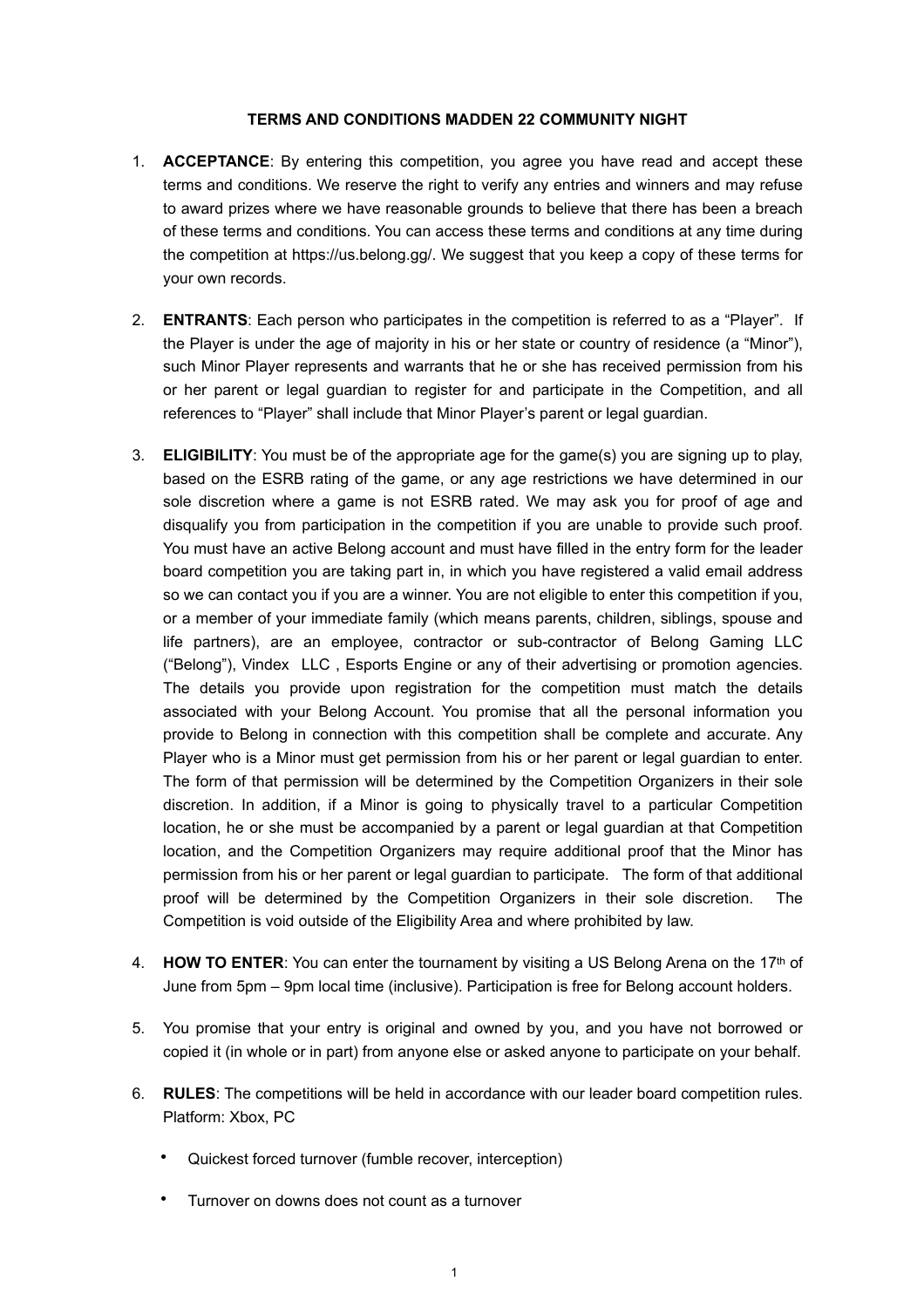- Pro difficulty
- Rams vs Bengals (choose either team)
- 1 attempt, 1 full game
- Default rules, no modifiers
- Players can only win prizing once
- Excludes turnovers on kickoffs
- 7. For a turnover to count and the clock stopped, the turnover must be forced on the defensive side of the ball and not on special teaPlayers can only win prizing onceTwo entries maximum per playerPlayers can only win prizing once**INVALID ENTRIES**: Any entry made or attempted to be made to the competition in a manner which in our reasonable opinion is contrary to these terms and conditions or by its nature unfair to other participants will be invalid and may result in your disqualification from the competition. Examples of entries or behaviour which are not allowed include fraudulent entries, bulk entries, automated entries, entries made on behalf of another person, cheating (including a person participating in the competition on your behalf), hacking, deception (including tampering with the challenge settings which will result in immediate disqualification from the entire competition), use of robots or other automated programmes. We will not accept illegible or incomplete entries.
- 8. **SELECTION OF WINNERS**: The winners of the leader board will be determined in accordance with the competition rules. Our decision will be final. No correspondence will be entered into regarding the selection of the winners of this competition.
- 9. **PRIZE**: \$20 Xbox Credit
- 10. In the event a Player [or Team] is disqualified, Belong reserves the right, but not the obligation, to award the affected prize to the Player or Team that finished in the next place down on the leader board. Failure to take delivery of any prize may result in forfeiture, and such prize awarded to an alternate Winner. No substitutions may be made for prize(s), except by Belong, who reserves the right to substitute a prize in whole or in part with another prize of comparable or greater value if the intended prize is not available for any reason as determined by Belong in its sole discretion. By participating in a Competition, Winner acknowledges that Competition Entities have not and will not obtain or provide insurance of any kind relating to the prizes. Winner will be responsible for all taxes (including but not limited to federal, state, local and/or income) on any prize won and on the value of any items or value transferred to the Player by Belong, and will be required to provide his/her Social Security number, IRS Form W8BEN, IRS Form W9, or equivalent information for tax reporting purposes (at a time to be determined in Belong's sole discretion, and which may be prior to participation in a particular round or prior to receipt of any prize by Player). Belong will file an IRS Form 1099 or equivalent tax withholding documentation for the retail value of any prize or other items of value transferred to the Player by Belong in accordance with IRS requirements, and Belong may also share such documentation with a state or local government agency as required by law. Refusal or failure of a Winner to satisfy the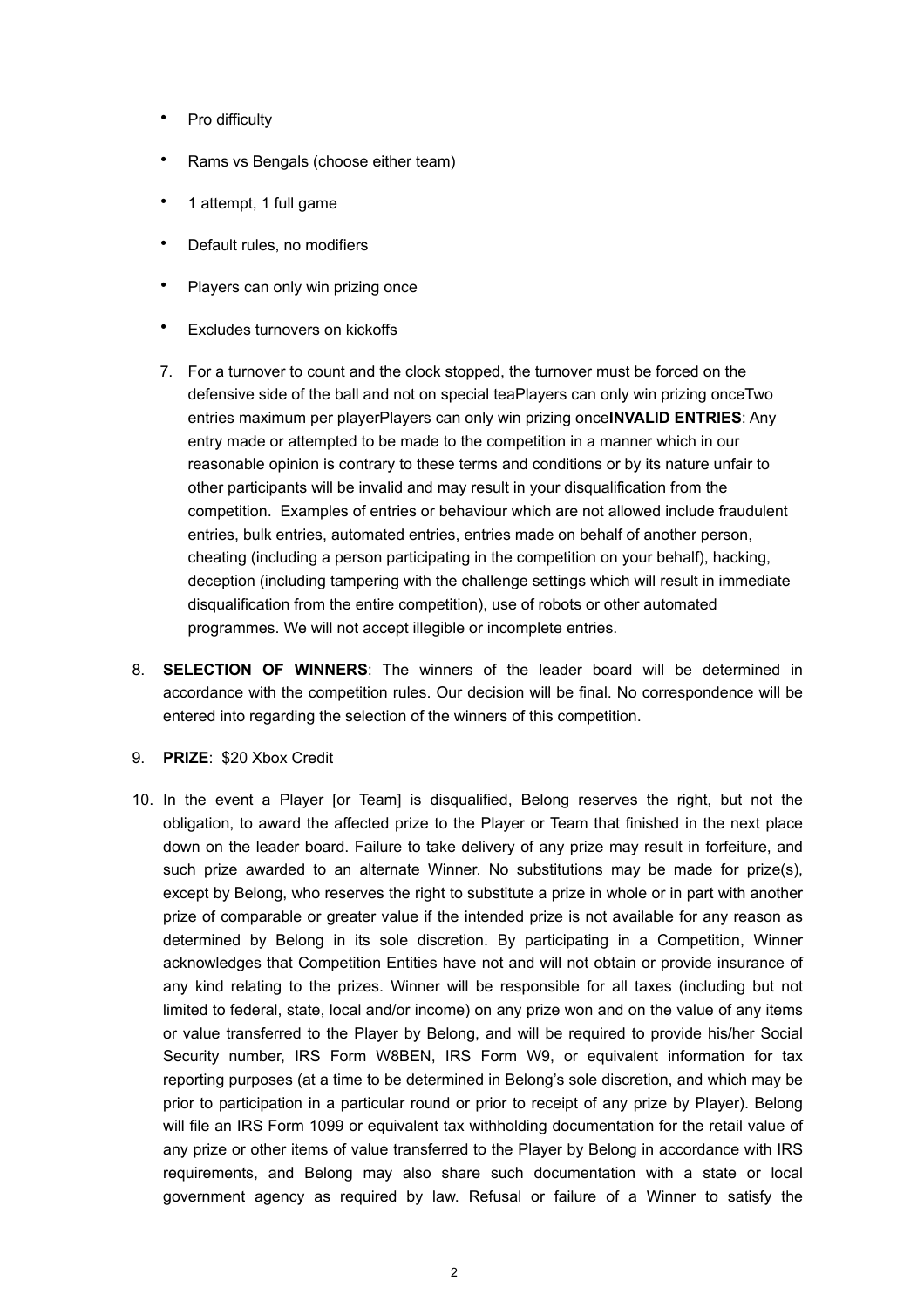requirements of all necessary and appropriate tax, withholding or other required compliance terms (including Social Security number, IRS Form W8BEN, IRS Form W9, or equivalent information), as determined by Belong in its sole discretion, will result in the Winner forfeiting the prize(s) and an alternate Winner being selected in accordance with these Official Rules. Belong will award prizes subject to any applicable withholding taxes, and the amount of the prize transferred, as reduced by any applicable withholding taxes, will constitute full payment of the prize. Any prizes pictured in advertising, promotional and/or other Competition materials are for illustrative purposes only. The actual prize may vary. In the event there is a discrepancy or inconsistency between the description of a prize contained in any such materials and the description of a prize contained in these terms, these terms shall prevail, govern and control. All details and other restrictions of any prize not specified in these terms will be determined by the Competition Organizers in their sole discretion.

- 11. **OWNERSHIP OF YOUR ENTRY**: You own your entry, including any copyright in your entry. By entering the competition, you agree that Belong (including our group and affiliate companies) may edit, publish and use your entry in any and all media (including print and online) for promotion and news purposes, both during and after the competition, without any payment to you.
- 12. **NOTIFICATION OF WINNERS**: We will notify the winners at the end of the tournament.
- 13. **DELIVERY OF PRIZE**: You will be contacted within 30 days via the email that you provided on the sign-up form to collect your prize from your participating arena. Belong Gift Card prizes will be provided in store.
- 14. **FORCE MAJEURE**: Belong reserves the right to modify, suspend, extend or terminate the Competition or any part thereof if it determines, in its sole discretion, that the Competition is technically impaired or corrupted or that minimum player entries requirements haven't been met or that fraud or technical problems, failures, malfunctions or other causes have destroyed, corrupted or undermined the administration, security, fairness, integrity, proper play, or feasibility of the Competition or any portion thereof as contemplated herein. In the event Belong is prevented from continuing with the Competition by any event beyond its control, including but not limited to fire, flood, epidemic, earthquake, explosion, labor dispute or strike, act of God or public enemy, satellite or equipment failure, riot or civil disturbance, terrorist threat or activity, war (declared or undeclared) or any federal state or local government law, order, or regulation, order of any court or jurisdiction, or other cause not reasonably within the Competition Organizers' control (each a "Force Majeure" event or occurrence), Belong shall have the right to modify, suspend, extend or terminate the Competition.

Belong, in their sole discretion, may require the replaying of any Game or Match, or declare any Game or Match or other phase of the Competition null and void by reason of any of the foregoing. In the event Belong determines, in their sole discretion, that any individual Game or Match or other phase of the Competition, has been tampered with or that the validity of any Game, Match or other phase of the Competition has been compromised for any reason, it may eliminate that Game, Match or other phase of the Competition, and may conduct the Competition on the basis of the remaining Game, Match and/or other phases of the Competition.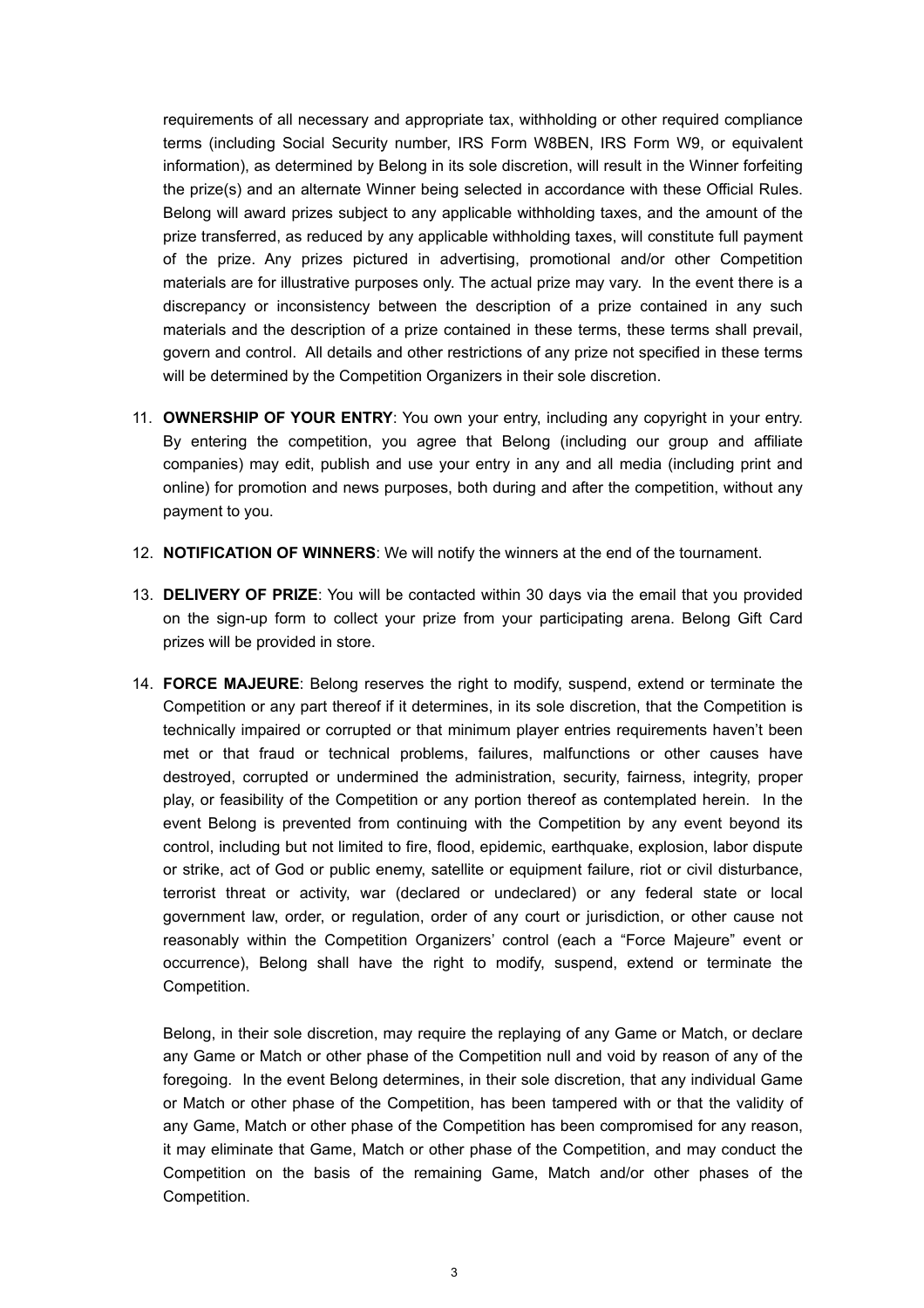- 15. **TRANSFER OF PLAYER INFORMATION**: By registering for and/or otherwise participating in the Competition, each Player consents and agrees to the collection, transfer, storage and processing of his or her information to and in the United States and/or to other countries outside the country of Player's country of residence. Such other countries may not have privacy laws and regulations that are similar to those of the country of Player's residence. A Player may request access, review, rectification or deletion of any personal data held by Belong in connection with the Competition by following the instructions provided in the Privacy Policy posted on the Belong Website.
- 16. **GOVERNING LAW**: all issues and questions concerning the construction, validity, interpretation and enforceability of these terms or the rights and obligations of players or belong in connection with the competition shall be governed by and construed in accordance with the internal laws of the state of new york without giving effect to any choice of law of conflict of law rules or provisions that would cause the application of any other state's laws.
- 17. **FINAL DECISION**: Our decision is final. No correspondence will be entered into regarding the selection of the winner of this competition.
- 18. **CONSENT TO USE NAME AND IMAGE**: We may require the entrants to participate in publicity or advertising. By entering this competition, you agree that we may use your name and/or image for these purposes and that you will not be paid.
- 19. **YOUR PERSONAL INFORMATION**: We will process, use and store your data in accordance with our Privacy Policy which can be found at [https://us.belong.gg/privacy-policy.](https://us.belong.gg/privacy-policy) Please review the Belong Policies carefully before participating in the competition. In the event of a conflict or inconsistency between these terms and the terms of the Belong Policies, the terms of these terms shall prevail, govern and control. Notwithstanding anything to the contrary in the Belong Policies, Belong may share Player information with the Competition Entities, who will use such information to the extent needed to perform their duties and functions in connection with the Competition or otherwise in accordance with their own independent privacy practices. In addition, Belong may engage third party application providers and other vendors to administer certain aspects of the competition, including without limitation, the online collection of Player information. Such third parties will provide your personally identifiable information to Belong and the other Competition Entities and use your information for their own independent purposes in accordance with their own independent privacy practices. Belong is not responsible for the storage or any use of your entry information by such third parties or the Competition Entities.
- 20. **DISCLAIMER OF WARRANTIES**: Belong make no warranties, and hereby disclaim any and all warranties, express or implied, concerning any prize furnished in connection with the Competition. Without in any way limiting the generality of the foregoing and without abrogating the belong policies or the end user license agreement for the title game or other agreements that apply to the title game, the competition entities hereby disclaim all warranties and conditions, whether express, implied, statutory or otherwise, with regard to the title game software, equipment and the operation of the competition, including, without limitation, all implied warranties of merchantability, fitness for a particular purpose, title, noninfringement, and their equivalents, under the laws of any jurisdiction.